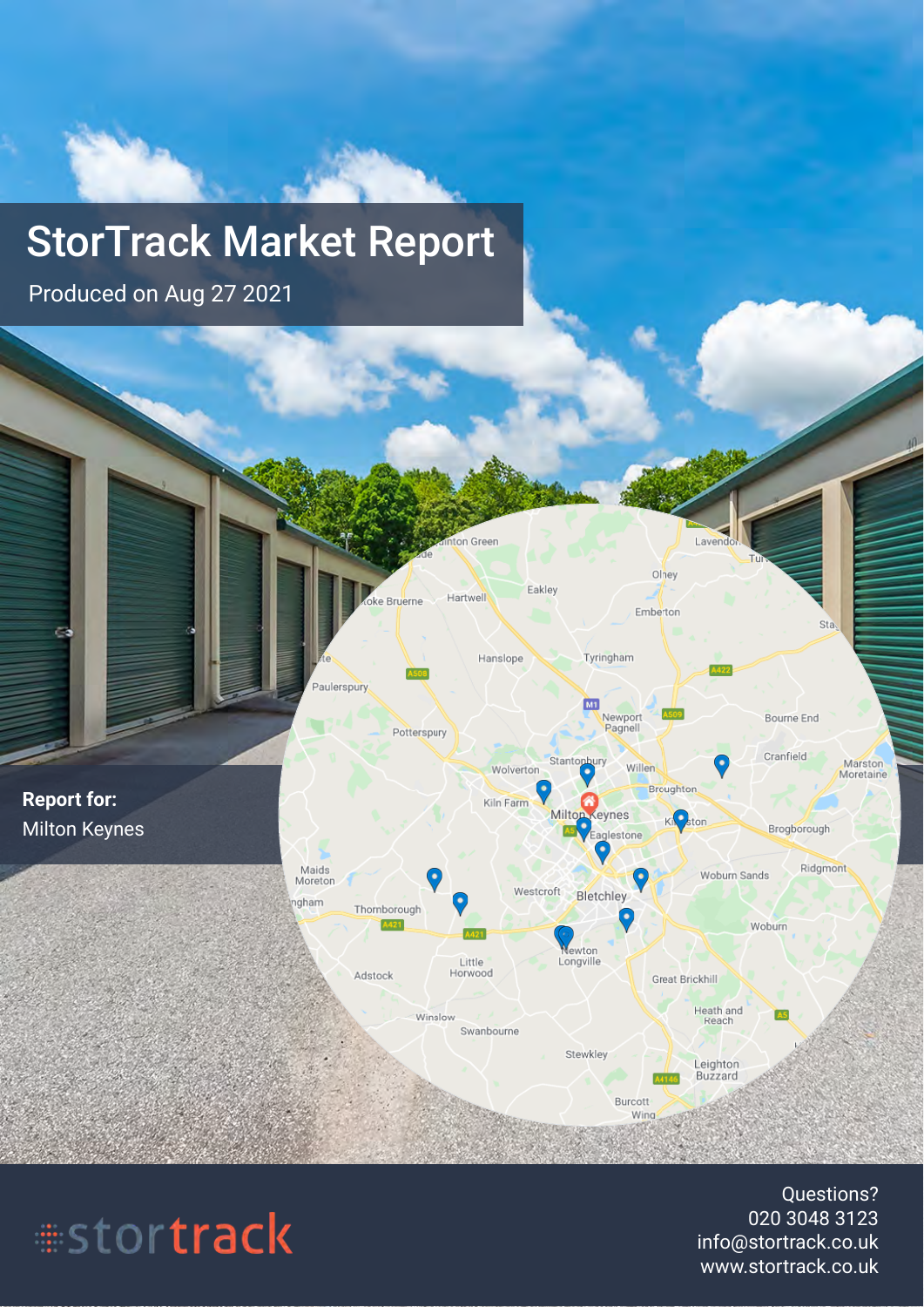## **Table of Contents**

| Market Snapshot (and the contract of the contract of the contract of the contract of the contract of the contract of the contract of the contract of the contract of the contract of the contract of the contract of the contr |
|--------------------------------------------------------------------------------------------------------------------------------------------------------------------------------------------------------------------------------|
|                                                                                                                                                                                                                                |
|                                                                                                                                                                                                                                |
|                                                                                                                                                                                                                                |
|                                                                                                                                                                                                                                |
|                                                                                                                                                                                                                                |
|                                                                                                                                                                                                                                |
|                                                                                                                                                                                                                                |
|                                                                                                                                                                                                                                |
|                                                                                                                                                                                                                                |
|                                                                                                                                                                                                                                |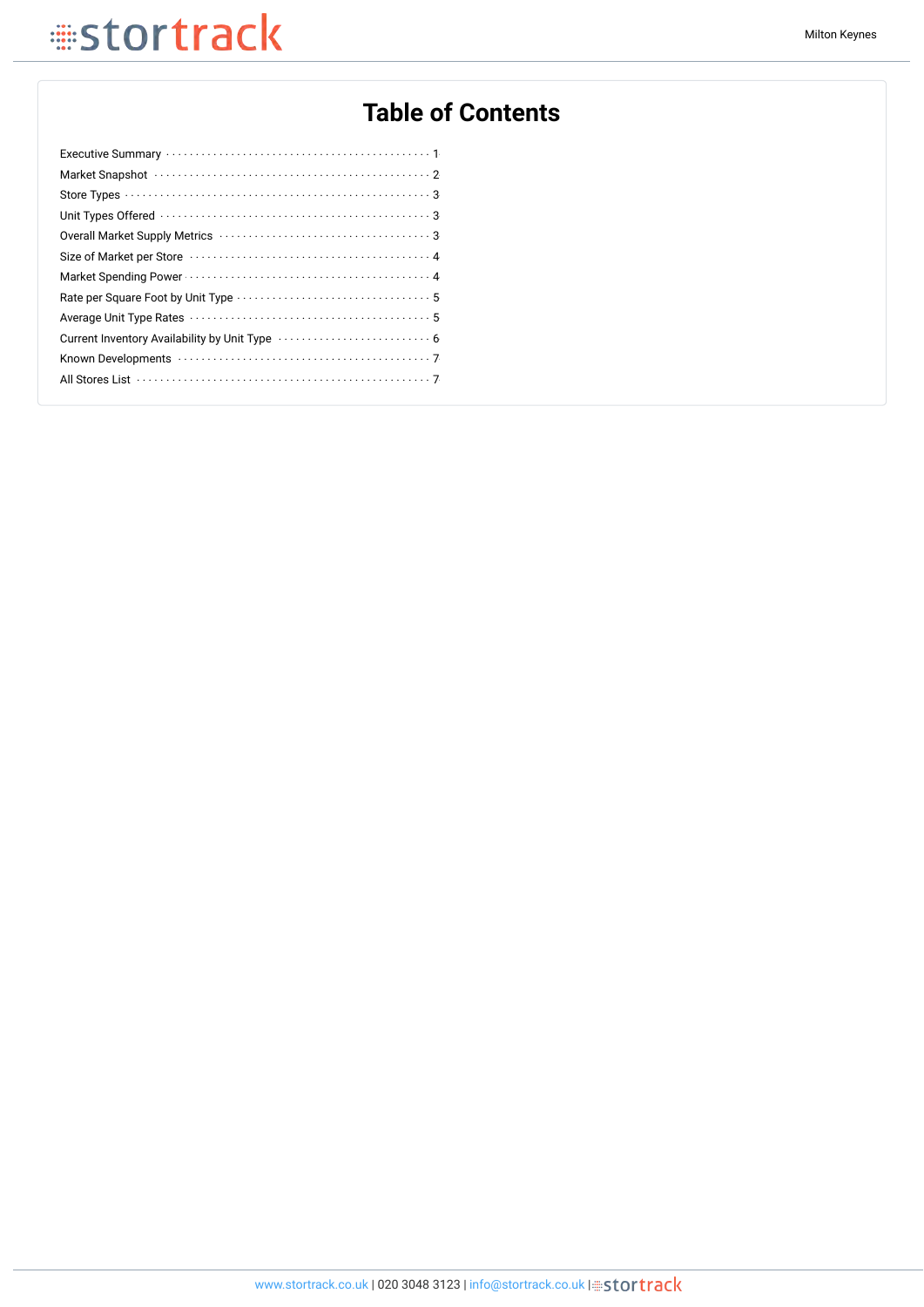## **Market Summary**

**Market:** Milton Keynes

#### **Market Type:** City

#### **Comparisons are made with:** National Totals and Averages

This Market Report consists of data gathered from multiple public information sources and proprietary analysis and calculations made by StorTrack Analytics Team. The report includes sections listed below. The executive summary of this report is as follows:

|                         | <b>This Market</b> | <b>National</b> |
|-------------------------|--------------------|-----------------|
| No. of Stores in Market | 10<br>. <u>.</u>   | 4,009           |

#### **Current Supply to Market:**

There is 0.96 square feet/capita supply in this market. The UK national average is 1.58 sqft/capita.

Across all unit types, there is currently 33.33% of inventory offline (not available). The UK national figure at the moment is 0% of inventory offline and comparing against national average, this market's supply level could be characterized as an under-supply.

#### **Rate Trends in Market:**

The rate in this market has trended up in the last 3 months, by 23.71%. This would indicate a increased demand against available supply. The current UK national rate trend for the past 3 months is up, by 15.07%.

#### **Use of Promotions:**

StorTrack converts promotional activity into a measurable score so as to be able to make a determination if the promotional 'value' in a market is increasing or decreasing. An increase in promotional activity means the aggregate value of promotions is growing as stores offer better promotional deals to attract customers, whilst a decrease in promotional activity means the aggregate value of promotions is shrinking and less deals are being offered.

In this market, over the past 3 months, promotional activity has decreased by 0%.

#### **New Developments:**

There is one known new development in this market.

StorTrack is currently tracking 116 new developments across the UK.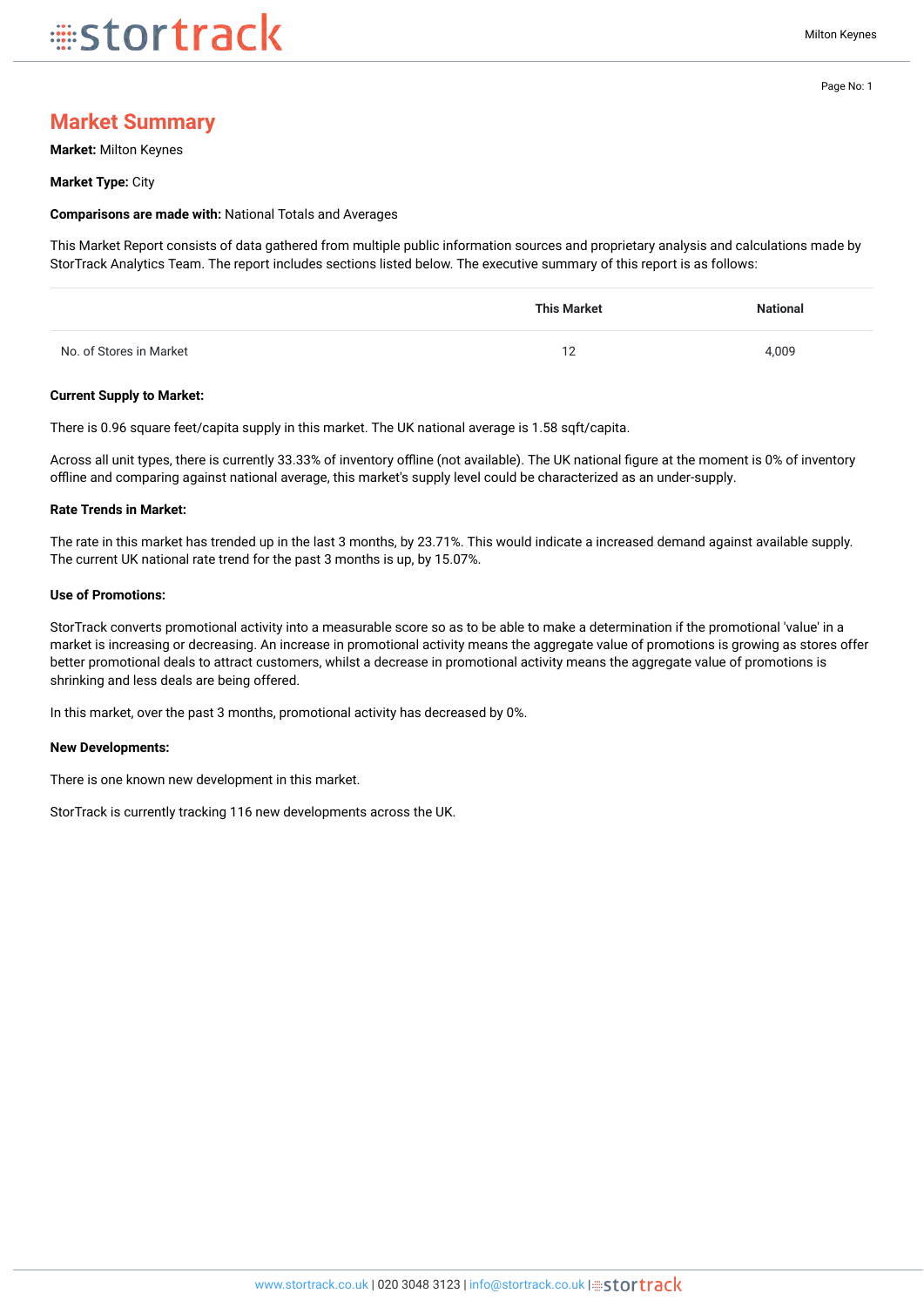Page No: 2

## **Market Snapshot**

The Market Snapshot is a one-look overview of the market.

|                                    | <b>This Market</b> | <b>National</b> |
|------------------------------------|--------------------|-----------------|
| Net Rentable Sq Ft                 | 241,524            | 100,667,152     |
| Sq Ft per Capita                   | 0.96               | 1.58            |
| Sq Ft per Household                | 2.84               | 4.12            |
| <b>Stores</b>                      | 12                 | 4,009           |
| New Developments                   | $\mathbf{1}$       | 116             |
| Stores opened within the last year | $\mathbb O$        | 12              |
| Population                         | 251,816            | 63,673,119      |
| Households                         | 85,077             | 24,434,594      |
| <b>Rental Households</b>           | 26,301             | 6,952,502       |
| Rental Households Percentage       | 30.91%             | 28.45%          |
| <b>Median Household Income</b>     | £51,681            | £38,180         |
| Average Rate per Sq Ft             | £0.66              | £1.15           |
| Rate Trend (12 months)             | 23.71%             | 15.07%          |
| <b>Units Not Advertised</b>        | $0\%$              | 15%             |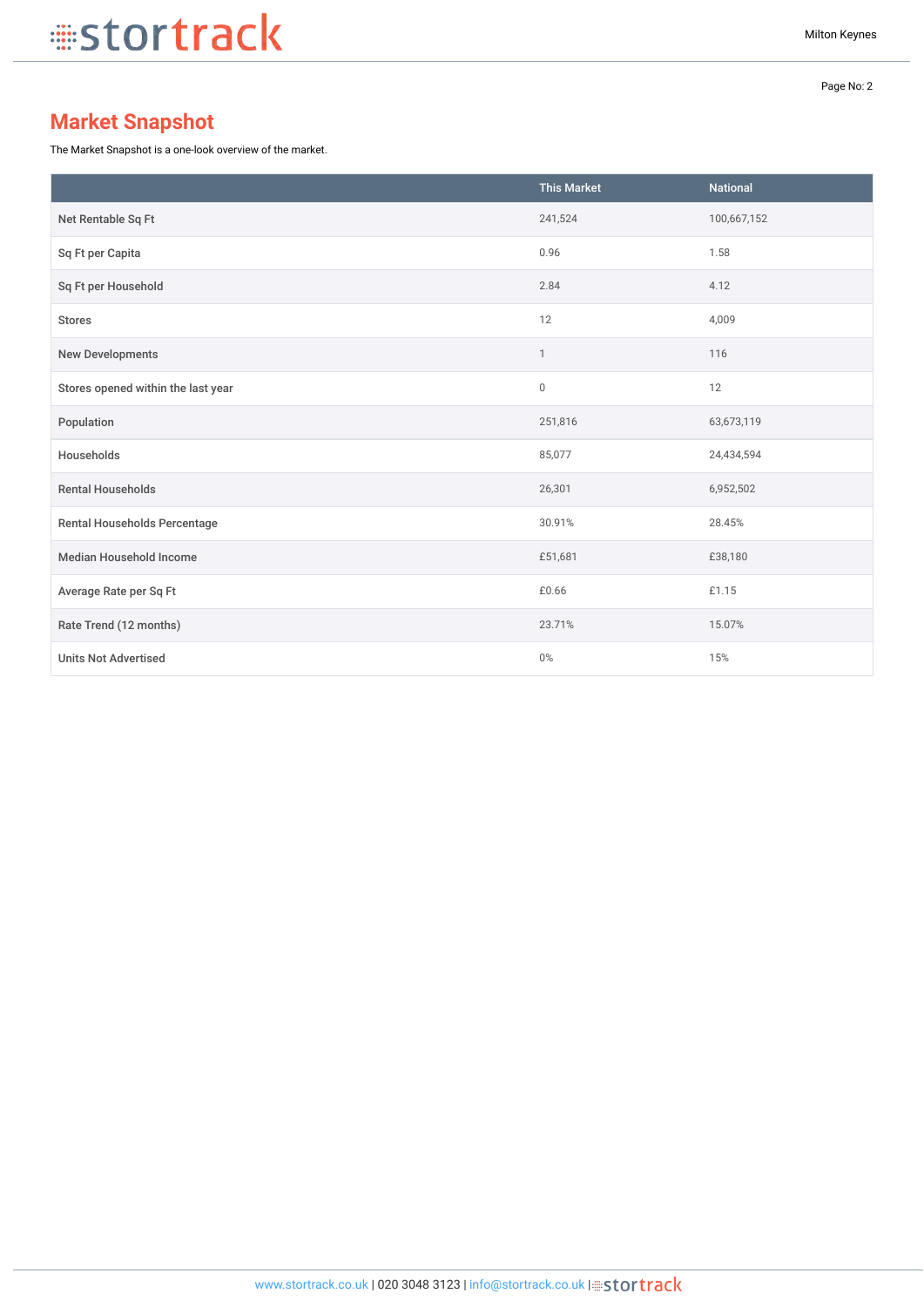### **Store Types**

This is a breakdown of the Stores within this Market. The grid below shows all the stores within the Market, broken down by Midsize Operators (2+ stores) and Small Operators (1 store, independent operators).

| <b>STORES IN MARKET</b> |               | <b>MID OPS</b> |               | <b>SMALL OPS</b> |
|-------------------------|---------------|----------------|---------------|------------------|
|                         | <b>NUMBER</b> | % OF MARKET    | <b>NUMBER</b> | % OF MARKET      |
| 1 <sub>0</sub><br>╹     |               | 50.00%         |               | 50.00%           |
| 4,009                   | 1,508         | 37.62%         | 2,489         | 62.09%           |

**This Market National Totals and Averages** 

### **Unit Types Offered**

Analysis of the most common unit types - with the percentage of Stores in the market currently offering that unit type.

| <b>ALL UNITS</b> | 20 SQFT | 25 SOFT | 35 SOFT | 40 SOFT | <b>50 SOFT</b> | 80 SQFT | <b>100 SOFT</b> | <b>150 SOFT</b> | 160 SOFT | <b>200 SOFT</b> | CAR<br><b>PARKING</b> | <b>RV PARKING</b> |
|------------------|---------|---------|---------|---------|----------------|---------|-----------------|-----------------|----------|-----------------|-----------------------|-------------------|
| 66.67%           | 25.00%  | 41.67%  | 58.33%  | 16.67%  | 50.00%         | 16.67%  | 50.00%          | 50.00%          | N/A      | 33.33%          | N/A                   | N/A               |
| 100.00%          | 25.80%  | 55.35%  | 47.55%  | 27.85%  | 61.09%         | 22.96%  | 56.98%          | 49.04%          | 19.63%   | 41.11%          | 5.03%                 | 9.71%             |

**This Market National Totals and Averages** 

### **Overall Market Supply Metrics**

Analysis of supply metrics in the market. A side-by-side bar chart comparison, shows the Market's Total Rentable Square Footage per Capita, Total Rentable Square Footage per Household and Total Rentable Square Footage per Rental Property.

Population data based on 2019 demograhics data. Households and Rental Properties data based on 2011 demographics data.





| <b>SOFT</b> |            | so<br><b>FT/HOUSEHOLD</b> |
|-------------|------------|---------------------------|
| 241,524     | 85,077     | $2.84$ sq.ft              |
| 100,667,152 | 24,434,594 | $4.12$ sq.ft              |

| <b>Total Rentable Square Ft/Rental Property</b> |                                    |                                                                   |
|-------------------------------------------------|------------------------------------|-------------------------------------------------------------------|
| $16 -$<br>9.18<br>8                             | 14.48                              |                                                                   |
| <b>TOTAL RENTABLE</b><br><b>SQFT</b>            | <b>RENTAL</b><br><b>PROPERTIES</b> | <b>TOTAL RENTABLE</b><br><b>SQ FT/RENTAL</b><br><b>PROPERTIES</b> |
| 241,524                                         | 26,301                             | $9.18$ sq.ft                                                      |
| 100,667,152                                     | 6,952,502                          | 14.48 sq.ft                                                       |

**National This Market National Totals and Averages**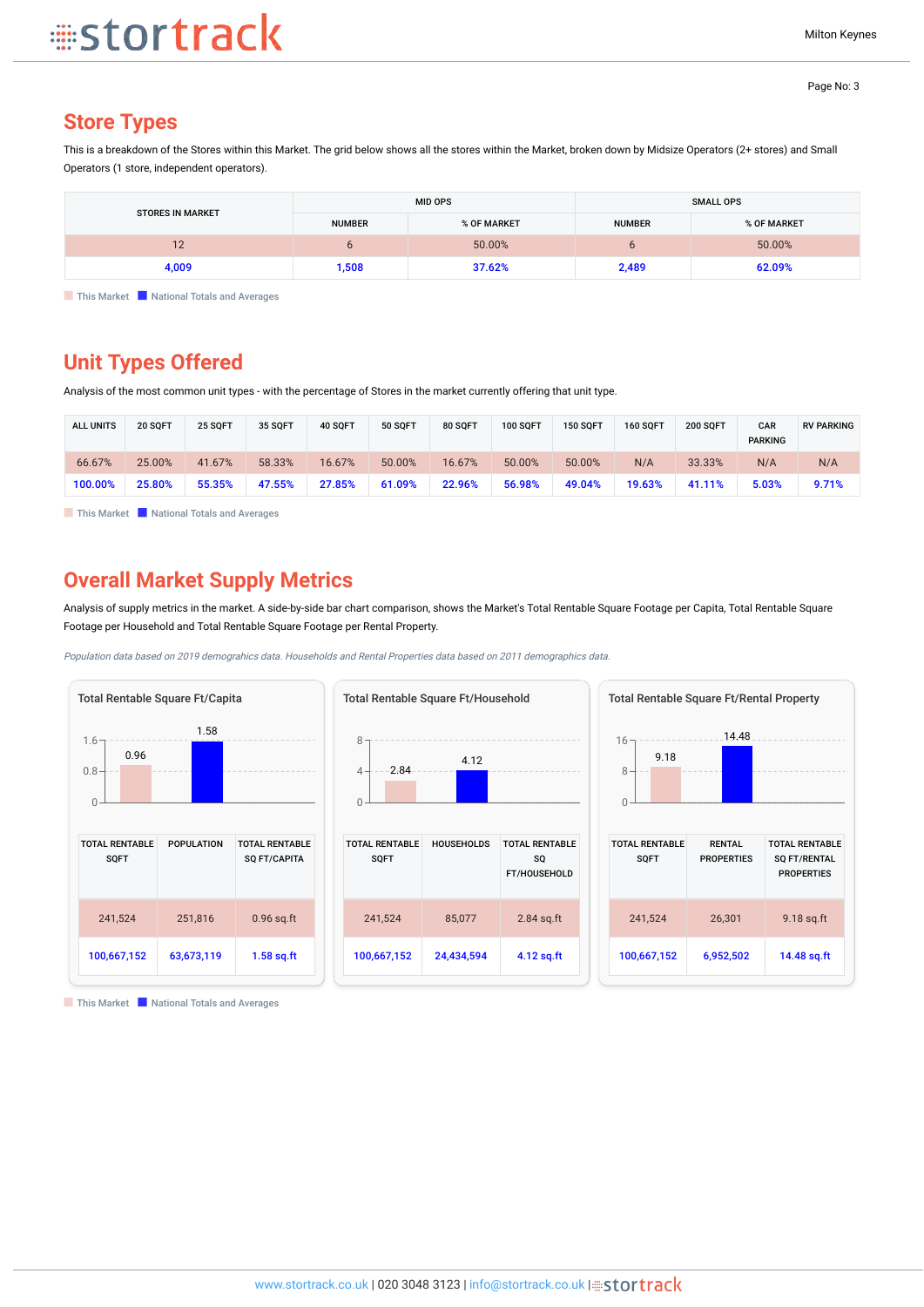### **Size of Market per Store**

**stortrack** 

Analysis on the supply of the market against the market's population. A side-by-side bar chart comparison, shows the Market's total Population per Store, Market Households per Store and Rental Properties per Store.



Population data based on 2019 demograhics data. Households and Rental Properties data based on 2011 demographics data.

**This Market National Totals and Averages** 

### **Market Spending Power**

Analysis on the market's spending power. A side-by-side bar chart comparison, shows the Market's Median Household Income, Aggregate Household Income, Household Income per Store, Average Market Property Value, and Average Rental Costs.

Household Income data based on 2011 demographics data. Average Property Value data based on 2019 data. Average Rental Cost data based on 2020 data.



**This Market National Totals and Averages**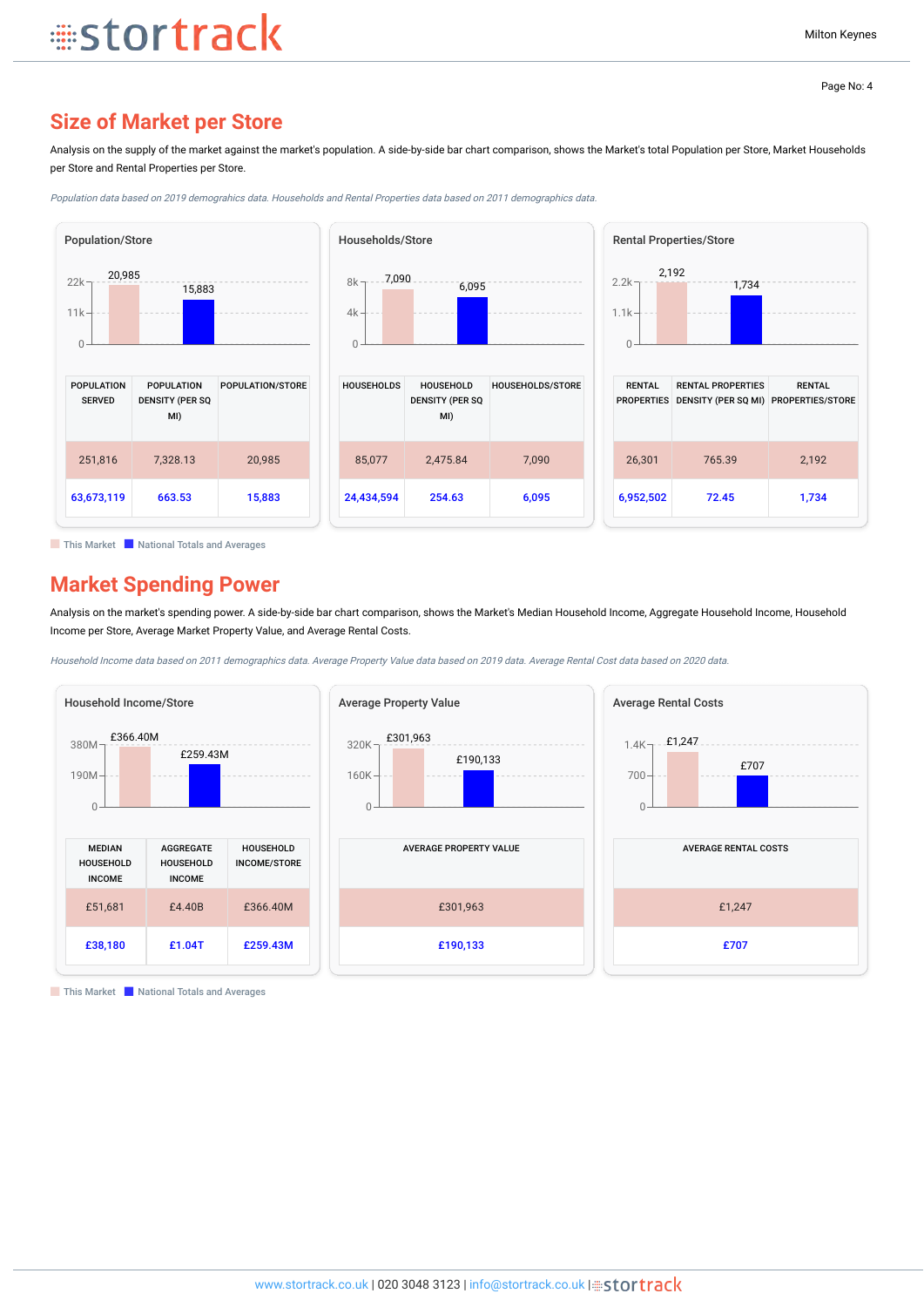## **Rate per Square Foot by Unit Type**

Analysis of the average rate per square foot by each of the most common unit types.

| <b>ALL UNITS</b> | 20 SQFT | 25 SQFT | 35 SQFT | 40 SQFT | 50 SQFT | <b>80 SQFT</b> | <b>100 SQFT</b> | <b>150 SQFT</b> | <b>160 SOFT</b> | <b>200 SOFT</b> | CAR<br><b>PARKING</b> | <b>RV PARKING</b> |
|------------------|---------|---------|---------|---------|---------|----------------|-----------------|-----------------|-----------------|-----------------|-----------------------|-------------------|
| £0.66            | £1.09   | £1.04   | £0.65   | £0.83   | £0.63   | £0.40          | £0.60           | £0.51           | N/A             | £0.53           | N/A                   | N/A               |
| £1.18            | £1.09   | £0.93   | £0.82   | £0.83   | £0.73   | £0.51          | £0.63           | £0.59           | £0.33           | £0.58           | £20.18                | £7.80             |

**This Market National Totals and Averages** 

## **Average Unit Type Rates**

Comparison of each of the most common unit types and the average Advertised Online rate for each.

| <b>ALL UNITS</b> | <b>20 SOFT</b> | 25 SOFT | 35 SQFT | 40 SOFT | <b>50 SOFT</b> | 80 SOFT | 100 SQFT | <b>150 SOFT</b> | <b>160 SOFT</b> | <b>200 SOFT</b> | CAR<br><b>PARKING</b> | <b>RV PARKING</b> |
|------------------|----------------|---------|---------|---------|----------------|---------|----------|-----------------|-----------------|-----------------|-----------------------|-------------------|
| £45.74           | £21.71         | £26.12  | £22.69  | £33.16  | £31.35         | £32.28  | £59.72   | £75.99          | N/A             | £105.77         | N/A                   | N/A               |
| £50.41           | £21.82         | £23.31  | £28.65  | £33.06  | £36.71         | £40.57  | £62.58   | £87.85          | £52.32          | £115.28         | £22.08                | £12.45            |

**This Market National Totals and Averages**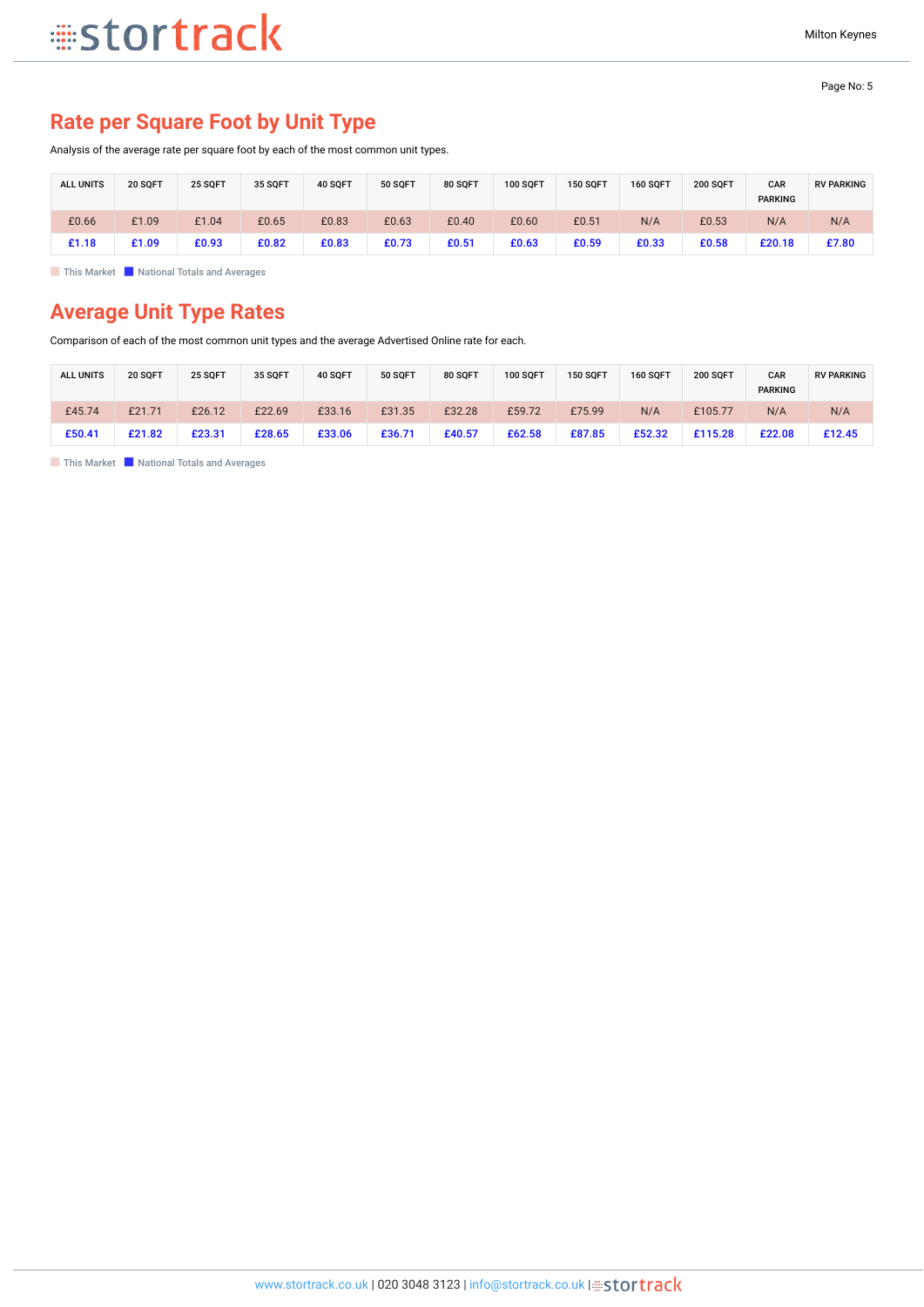Page No: 6

## **Current Inventory Availability by Unit Type**

Current number of Stores in the market offering each of the most common unit types.

| <b>UNIT TYPES</b>  | <b>THIS MARKET</b> |                  |                 | NATIONAL TOTALS AND AVERAGES |
|--------------------|--------------------|------------------|-----------------|------------------------------|
|                    | <b>ONMARKET</b>    | <b>OFFMARKET</b> | <b>ONMARKET</b> | <b>OFFMARKET</b>             |
| <b>ALL UNITS</b>   | $8(100\%)$         | $0(0\%)$         | 1,411(85%)      | 251(15%)                     |
| 20 SQFT            | $3(100\%)$         | $0(0\%)$         | 364(71%)        | 152(29%)                     |
| 25 SQFT            | $5(100\%)$         | $0(0\%)$         | 781(87%)        | 117(13%)                     |
| 35 SQFT            | 7(100%)            | 0(0%)            | 671(81%)        | 157(19%)                     |
| 40 SQFT            | $2(100\%)$         | 0(0%)            | 393(72%)        | 156(28%)                     |
| 50 SQFT            | 6(100%)            | 0(0%)            | 862(89%)        | 102(11%)                     |
| 80 SQFT            | $2(100\%)$         | $0(0\%)$         | 324(67%)        | 160(33%)                     |
| <b>100 SQFT</b>    | 6(100%)            | 0(0%)            | 804(86%)        | 129(14%)                     |
| <b>150 SQFT</b>    | $6(100\%)$         | $0(0\%)$         | 692(85%)        | 125(15%)                     |
| <b>160 SQFT</b>    | N/A                | N/A              | 277(63%)        | 162(37%)                     |
| 200 SQFT           | $4(100\%)$         | $0(0\%)$         | 580(82%)        | 129(18%)                     |
| <b>CAR PARKING</b> | N/A                | N/A              | 71(44%)         | 92(56%)                      |
| <b>RV PARKING</b>  | N/A                | N/A              | 156(69%)        | 69(31%)                      |

**This Market National Totals and Averages**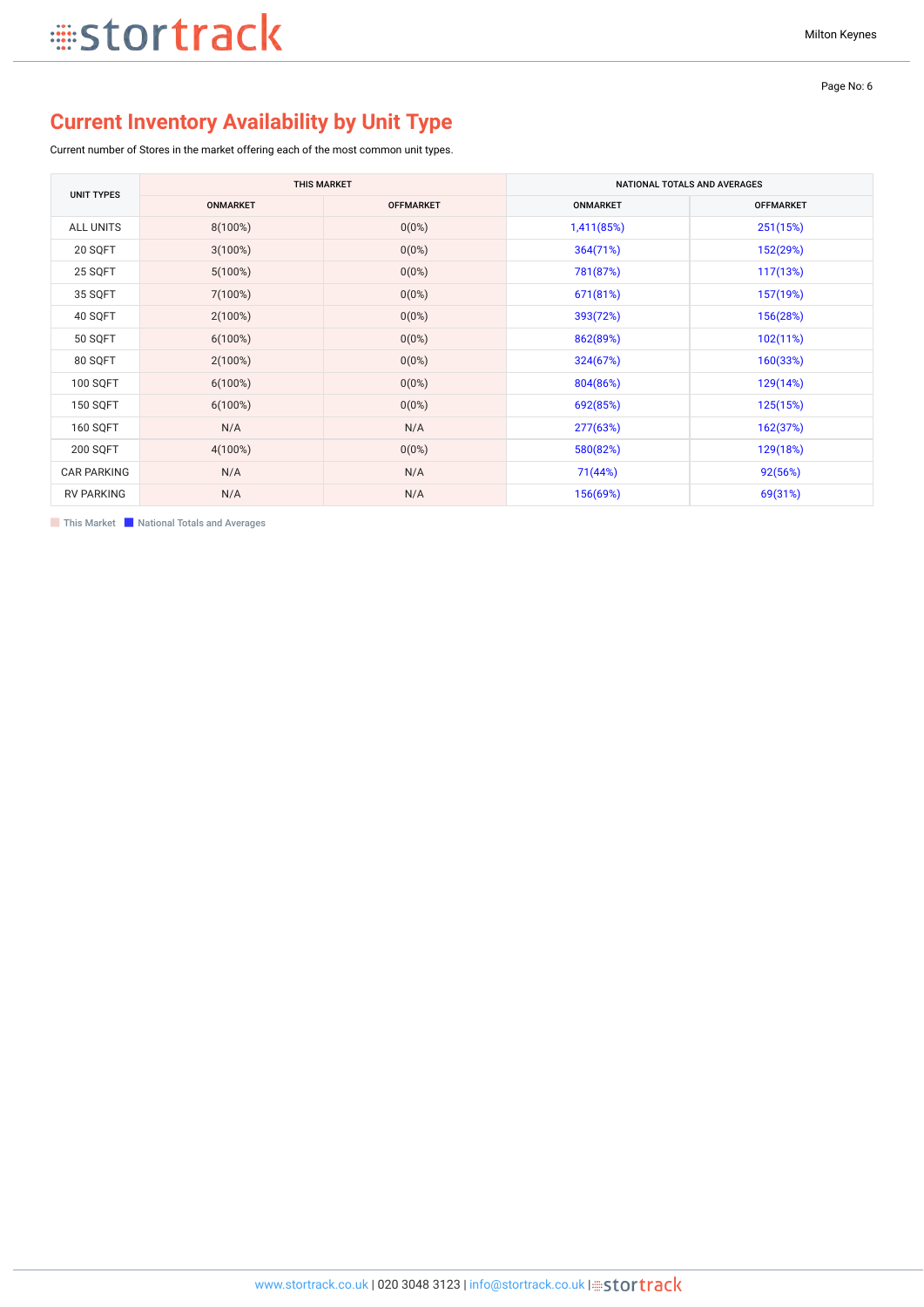## **Known Developments**

Profile information on every property development in the market. Each development profile includes information such as development Stage, Project Type, Store Name, Owner, Address, etc.

| Stage                           | In Construction                                                                          |
|---------------------------------|------------------------------------------------------------------------------------------|
| Project Type                    | New Building                                                                             |
| <b>Store Name</b>               | MK Self Storage                                                                          |
| <b>Owner Name</b>               | MK Self Storage                                                                          |
| Operator/Management Name        | $\hspace{0.05cm} \ldots$                                                                 |
| Operator Type                   | $\hspace{0.05cm}$                                                                        |
| Address                         | Yard at corner of Colts Holm Rd and, Old Wolverton Rd, Wolverton, Milton Keynes MK12 5PZ |
| Acres                           | $\hspace{0.05cm}$                                                                        |
| <b>Building Square Footage</b>  | $\hspace{0.05cm}$                                                                        |
| Floors                          | --                                                                                       |
| Number of Units                 | $\hspace{0.05cm}$                                                                        |
| Number of Buildings             | $\hspace{0.05cm}$                                                                        |
| <b>Estimated Value</b>          | $\hspace{0.05cm}$                                                                        |
| <b>Expected Open Date</b>       | 31-Dec-2021                                                                              |
| Additional Property Information | $\hspace{0.05cm} -$                                                                      |
| Source URL                      | http://www.mkselfstorage.com/index.php                                                   |
| <b>Notes</b>                    | --                                                                                       |
| Last Checked Date               | 06-Jul-2021                                                                              |

### **All Stores List**

Profile information on every store in the market. Store profile information includes the Store Name, Store Address, Total Rentable Square Footage, Year Opened, Company owner and/or Operating Company, Rate Volatility over the past 30 days.

**Total Square Feet** values displayed here are obtained from public sources, including city and county property records. When this information is unavailable, StorTrack uses mapping tools or internal models to estimate the size of the property - such properties have an asterisk (\*) next to their Total Square Feet value.

How is Rentable Square Feet (RSF) calculated for each property?

RSF is 95% of TSF if the property has 1 floor | RSF is 85% of TSF if the property has 2 floors | RSF is fthe property has 3 or more floors | RSF is 95% of TSF if the property has an unknown number of floors

|                                      | $\blacktriangleright$ Rate available for this unit type |                                                                       |                                                                                               |                                                                          | Rate previously available, but not currently advertised<br>X Rate not available for this unit type |             |                                                              |              |                                                                    | О                          |                                                 |  |
|--------------------------------------|---------------------------------------------------------|-----------------------------------------------------------------------|-----------------------------------------------------------------------------------------------|--------------------------------------------------------------------------|----------------------------------------------------------------------------------------------------|-------------|--------------------------------------------------------------|--------------|--------------------------------------------------------------------|----------------------------|-------------------------------------------------|--|
| <b>Provide</b><br>Saturday<br>Sunday | $0.89$ mile<br><b>MK61AP</b><br>Monday - Friday         | 08:00 AM - 06:00 PM<br>$09:00$ AM - $06:00$ PM<br>10:00 AM - 04:00 PM | <b>Big Yellow Self Storage Milton Keynes</b><br>Snowdon Drive, Milton Keynes, Buckinghamshire | <b>Total Square Feet</b><br>Owned by<br>Opened<br><b>Rate Volatility</b> | Rentable Square Footage                                                                            | 2000<br>15% | 61,000 sqft<br>45,750 sqft<br><b>Big Yellow Self Storage</b> |              | Contactability<br>Paid Search<br>Search<br>Social Media<br>Website | <b>Marketing Scorecard</b> | 40/100<br>8/11<br>0/35<br>5/15<br>6/14<br>21/25 |  |
| 20Sq.ft                              | $25$ Sq.ft                                              | 35Sq.ft                                                               | 40Sq.ft                                                                                       | 50Sq.ft                                                                  | 75Sq.ft                                                                                            | 80Sq.ft     | $100$ Sq.ft                                                  | $150$ Sq.ft  | $200$ Sq.ft                                                        | Car Parking                | <b>RV Parking</b>                               |  |
| ✓                                    | ✓                                                       | $\checkmark$                                                          | ✓                                                                                             | ✓                                                                        | ✓                                                                                                  | ×           | $\checkmark$                                                 | $\checkmark$ | $\checkmark$                                                       | ×                          | ×                                               |  |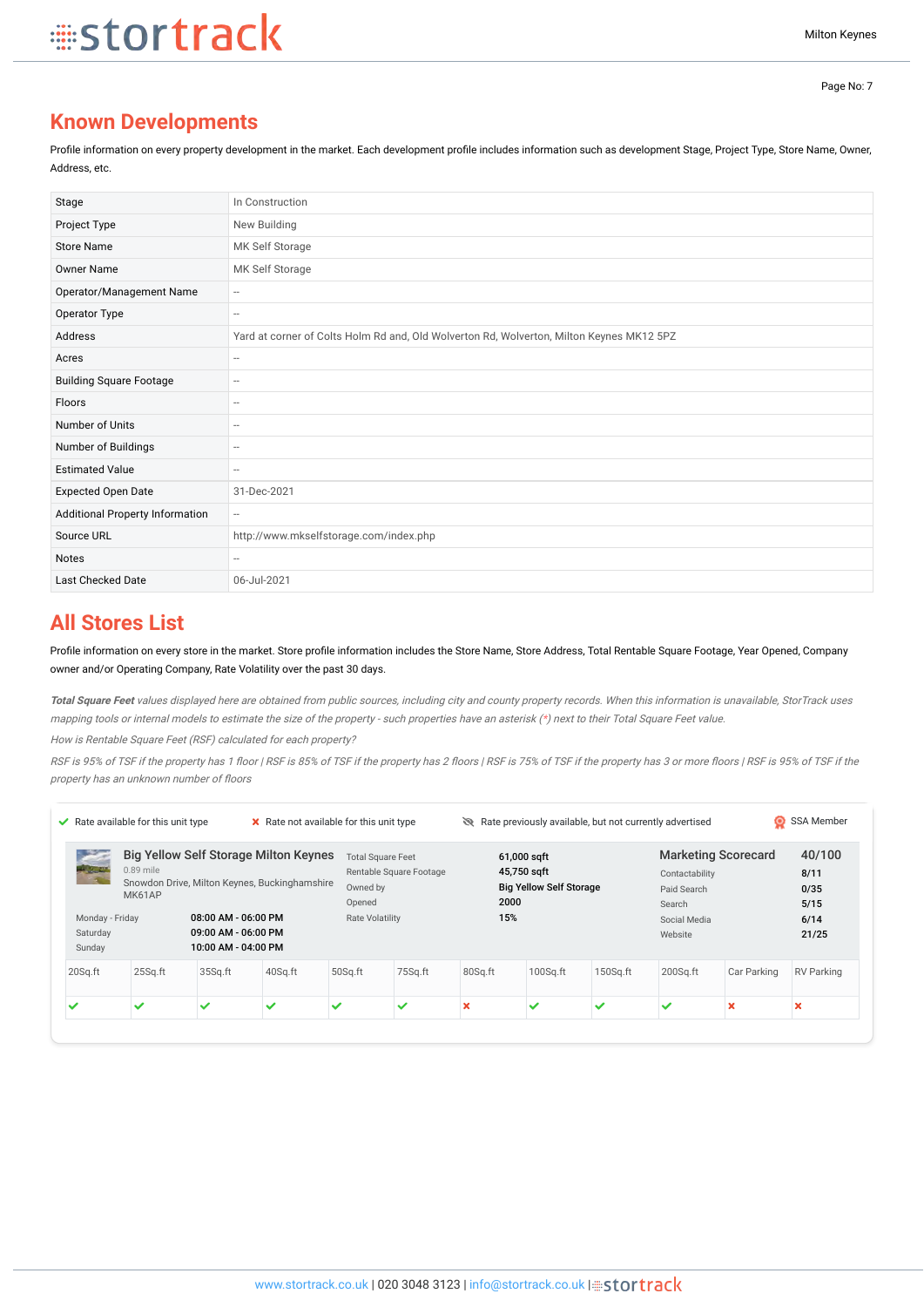## **All Stores List Continued**

| Sunday                                                                             | UK Storage Company-Milton Keynes<br>$0.9$ mile<br>6 Danbury Court, Linford Wood, Milton Keynes,<br>Buckinghamshire MK146PL<br>Monday - Saturday<br>08:30 AM - 07:00 PM<br>09:00 AM - 05:00 PM |                                                                                                                                                                                                       | <b>Total Square Feet</b><br>Rentable Square Footage<br>Owned by<br>Opened<br><b>Rate Volatility</b> |                                                                          | 12,057 sqft<br>11,454 sqft<br><b>UK Storage Company</b><br>2005<br>0% |                                                           |                                                          | <b>Marketing Scorecard</b><br>Contactability<br>Paid Search<br>Search<br>Social Media |                                                                                                  | 27/100<br>8/11<br>0/35<br>0/15<br>1/14 |                                                                                                      |
|------------------------------------------------------------------------------------|-----------------------------------------------------------------------------------------------------------------------------------------------------------------------------------------------|-------------------------------------------------------------------------------------------------------------------------------------------------------------------------------------------------------|-----------------------------------------------------------------------------------------------------|--------------------------------------------------------------------------|-----------------------------------------------------------------------|-----------------------------------------------------------|----------------------------------------------------------|---------------------------------------------------------------------------------------|--------------------------------------------------------------------------------------------------|----------------------------------------|------------------------------------------------------------------------------------------------------|
| 20Sq.ft                                                                            | 25Sq.ft                                                                                                                                                                                       | 35Sq.ft                                                                                                                                                                                               | 40Sq.ft                                                                                             | 50Sq.ft                                                                  | 75Sq.ft                                                               | 80Sq.ft                                                   | $100$ Sq.ft                                              | 150Sq.ft                                                                              | Website<br>$200$ Sq.ft                                                                           | Car Parking                            | 18/25<br><b>RV Parking</b>                                                                           |
|                                                                                    |                                                                                                                                                                                               |                                                                                                                                                                                                       |                                                                                                     |                                                                          |                                                                       |                                                           |                                                          |                                                                                       |                                                                                                  |                                        |                                                                                                      |
|                                                                                    | ×                                                                                                                                                                                             | ×                                                                                                                                                                                                     | ×                                                                                                   | ×                                                                        | ×                                                                     | ×                                                         | ×                                                        | ×                                                                                     | ×                                                                                                | ×                                      | $\boldsymbol{\mathsf{x}}$                                                                            |
| No Image<br>Available<br>Monday - Sunday                                           |                                                                                                                                                                                               | MK Box Self Storage 1.52 miles<br>Milton Keynes, Buckinghamshire MK139HG<br>07:00 AM - 07:30 PM                                                                                                       | 77 Alston Drive Bradwell Abbey Industrial Estate,                                                   | <b>Total Square Feet</b><br>Owned by<br>Opened<br><b>Rate Volatility</b> | Rentable Square Footage                                               | N/A<br>0%                                                 | 28,033 sqft<br>25,833 sqft<br><b>MK Box Self Storage</b> |                                                                                       | <b>Marketing Scorecard</b><br>Contactability<br>Paid Search<br>Search<br>Social Media<br>Website |                                        | 23/100<br>6/11<br>0/35<br>1/15<br>0/14<br>16/25                                                      |
| 20Sq.ft                                                                            | 25Sq.ft                                                                                                                                                                                       | 35Sq.ft                                                                                                                                                                                               | 40Sq.ft                                                                                             | 50Sq.ft                                                                  | 75Sq.ft                                                               | 80Sq.ft                                                   | $100$ Sq.ft                                              | 150Sq.ft                                                                              | $200$ Sq.ft                                                                                      | Car Parking                            | <b>RV Parking</b>                                                                                    |
| ×                                                                                  | ✓                                                                                                                                                                                             | ✓                                                                                                                                                                                                     | ×                                                                                                   | ✓                                                                        | ✓                                                                     | ×                                                         | ✓                                                        | ✓                                                                                     | $\boldsymbol{\mathsf{x}}$                                                                        | ×                                      | $\boldsymbol{\mathsf{x}}$                                                                            |
| No Image<br>Available                                                              | miles                                                                                                                                                                                         |                                                                                                                                                                                                       | AM Self Storage - Milton Keynes 1.68<br>Chesney Wold, Milton Keynes, Buckinghamshire                | <b>Total Square Feet</b><br>Owned by                                     | Rentable Square Footage                                               | 1,715 sqft<br>1,629 sqft                                  | <b>AM Self Storage</b>                                   |                                                                                       | <b>Marketing Scorecard</b><br>Contactability<br>Paid Search                                      |                                        | 20/100<br>3/11<br>0/35                                                                               |
| Monday - Friday<br>Saturday<br>Sunday                                              | MK61LA                                                                                                                                                                                        | 08:00 AM - 06:00 PM<br>09:00 AM - 04:00 PM<br>10:00 AM - 02:00 PM                                                                                                                                     |                                                                                                     | Opened<br><b>Rate Volatility</b>                                         |                                                                       | N/A<br>0%                                                 |                                                          |                                                                                       | Search<br>Social Media<br>Website                                                                |                                        | 0/15<br>0/14<br>17/25                                                                                |
|                                                                                    | 25Sq.ft                                                                                                                                                                                       | 35Sq.ft                                                                                                                                                                                               | 40Sq.ft                                                                                             | 50Sq.ft                                                                  | 75Sq.ft                                                               | 80Sq.ft                                                   | $100$ Sq.ft                                              | 150Sq.ft                                                                              | $200$ Sq.ft                                                                                      | Car Parking                            |                                                                                                      |
|                                                                                    | ×                                                                                                                                                                                             | ✓                                                                                                                                                                                                     | ×                                                                                                   | ✓                                                                        | $\boldsymbol{\mathsf{x}}$                                             | ✓                                                         | ✓                                                        | ✓                                                                                     | $\boldsymbol{\mathsf{x}}$                                                                        | ×                                      | ×                                                                                                    |
| Sunday                                                                             | MK11HW<br>Monday - Saturday                                                                                                                                                                   | 08:00 AM - 06:00 PM<br>10:00 AM - 04:00 PM                                                                                                                                                            | SafeStore - Milton Keynes @ 3.05 miles<br>11 Bilton Road, Milton Keynes, Buckinghamshire            | <b>Total Square Feet</b><br>Owned by<br>Opened<br><b>Rate Volatility</b> | Rentable Square Footage                                               | 3,015 sqft<br>2,864 sqft<br><b>SafeStore</b><br>N/A<br>5% |                                                          |                                                                                       | <b>Marketing Scorecard</b><br>Contactability<br>Paid Search<br>Search<br>Social Media<br>Website |                                        | 8/11<br>0/35<br>4/15<br>13/14<br>24/25                                                               |
|                                                                                    | 25Sq.ft                                                                                                                                                                                       | 35Sq.ft                                                                                                                                                                                               | 40Sq.ft                                                                                             | 50Sq.ft                                                                  | 75Sq.ft                                                               | 80Sq.ft                                                   | $100$ Sq.ft                                              | 150Sq.ft                                                                              | $200$ Sq.ft                                                                                      | Car Parking                            |                                                                                                      |
|                                                                                    | ✓                                                                                                                                                                                             | ✓                                                                                                                                                                                                     | ×                                                                                                   | ✓                                                                        | ✓                                                                     | ×                                                         | ✓                                                        | ✓                                                                                     | ✓                                                                                                | ×                                      | $\pmb{\times}$                                                                                       |
| 20Sq.ft<br>×<br>20Sq.ft<br>×<br>Monday<br>Thursday<br>Friday<br>Saturday<br>Sunday | Tuesday - Wednesday                                                                                                                                                                           | Etheridge Avenue, Milton Keynes,<br>Buckinghamshire MK100BP<br>10:00 AM - 04:00 PM<br>08:30 AM - 06:00 PM<br>08:30 AM - 08:00 PM<br>08:30 AM - 06:00 PM<br>09:00 AM - 04:00 PM<br>10:00 AM - 04:00 PM | Lok'nStore Milton Keynes 2 3.06 miles                                                               | <b>Total Square Feet</b><br>Owned by<br>Opened<br>Rate Volatility        | Rentable Square Footage                                               | 1995<br>0%                                                | 79,574 sqft<br>75,595 sqft<br>Lok'nStore Limited         |                                                                                       | <b>Marketing Scorecard</b><br>Contactability<br>Paid Search<br>Search<br>Social Media<br>Website |                                        | <b>RV Parking</b><br>49/100<br><b>RV Parking</b><br>31/100<br>11/11<br>0/35<br>0/15<br>1/14<br>19/25 |
| 20Sq.ft                                                                            | 25Sq.ft                                                                                                                                                                                       | 35Sq.ft                                                                                                                                                                                               | 40Sq.ft                                                                                             | 50Sq.ft                                                                  | 75Sq.ft                                                               | 80Sq.ft                                                   | $100$ Sq.ft                                              | 150Sq.ft                                                                              | 200Sq.ft                                                                                         | Car Parking                            | <b>RV Parking</b>                                                                                    |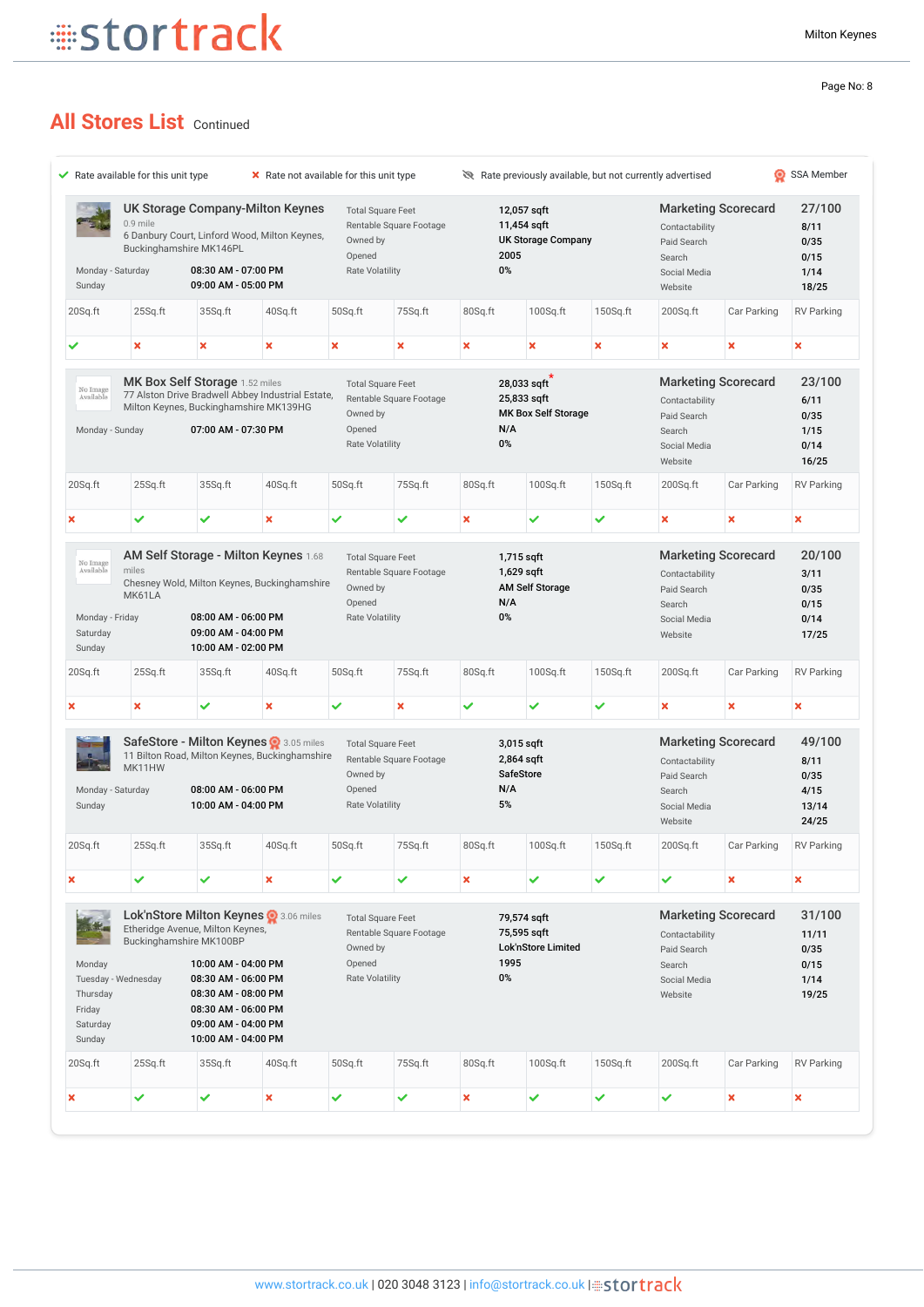## **All Stores List Continued**

|                                                                |                           | $\blacktriangleright$ Rate available for this unit type                                                                                                                                       |         | X Rate not available for this unit type                                  |                           | Rate previously available, but not currently advertised |                                                      |          |                                                                                                  |                            |                                                 |  |
|----------------------------------------------------------------|---------------------------|-----------------------------------------------------------------------------------------------------------------------------------------------------------------------------------------------|---------|--------------------------------------------------------------------------|---------------------------|---------------------------------------------------------|------------------------------------------------------|----------|--------------------------------------------------------------------------------------------------|----------------------------|-------------------------------------------------|--|
| No Image<br>Available<br>Monday - Friday<br>Saturday<br>Sunday | MK23HW                    | Storage King Milton Keynes 24.04 miles<br>Water Eaton Industrial Estate, 39 Barton Road,<br>Bletchley, Milton Keynes, Buckinghamshire<br>08:30 AM - 06:00 PM<br>10:00 AM - 04:00 PM<br>Closed |         | <b>Total Square Feet</b><br>Owned by<br>Opened<br><b>Rate Volatility</b> | Rentable Square Footage   | N/A<br>0%                                               | 34,170 sqft<br>32,462 sqft<br><b>Storage King</b>    |          | <b>Marketing Scorecard</b><br>Contactability<br>Paid Search<br>Search<br>Social Media<br>Website |                            | 28/100<br>3/11<br>0/35<br>3/15<br>1/14<br>21/25 |  |
| 20Sq.ft                                                        | 25Sq.ft                   | 35Sq.ft                                                                                                                                                                                       | 40Sq.ft | 50Sq.ft                                                                  | 75Sq.ft                   | 80Sq.ft                                                 | 100Sq.ft                                             | 150Sq.ft | 200Sq.ft                                                                                         | Car Parking                | <b>RV Parking</b>                               |  |
|                                                                | ✓                         | ✓                                                                                                                                                                                             | ✓       | ✓                                                                        | ✓                         | ✓                                                       | ✓                                                    | ✓        | ✓                                                                                                | ×                          | $\boldsymbol{\mathsf{x}}$                       |  |
| Monday - Sunday                                                |                           | MK Self Storage 4.48 miles<br>Hammond Farm, Whaddon Road, Milton Keynes,<br>Buckinghamshire MK170AU<br>12:00 AM - 11:59 PM                                                                    |         | <b>Total Square Feet</b><br>Owned by<br>Opened<br><b>Rate Volatility</b> | Rentable Square Footage   | N/A<br>0%                                               | 13,634 sqft<br>12,952 sqft<br><b>MK Self Storage</b> |          | Contactability<br>Paid Search<br>Search<br>Social Media<br>Website                               | <b>Marketing Scorecard</b> | 27/100<br>6/11<br>0/35<br>1/15<br>0/14<br>20/25 |  |
| 20Sq.ft                                                        | 25Sq.ft                   | 35Sq.ft                                                                                                                                                                                       | 40Sq.ft | 50Sq.ft                                                                  | 75Sq.ft                   | 80Sq.ft                                                 | 100Sq.ft                                             | 150Sq.ft | 200Sq.ft                                                                                         | Car Parking                | <b>RV Parking</b>                               |  |
| ×                                                              | ×                         | ×                                                                                                                                                                                             | ×       | ×                                                                        | ×                         | ×                                                       | ×                                                    | ×        | ×                                                                                                | ×                          | ×                                               |  |
| No Image<br>Available<br>Monday - Sunday                       |                           | Manor Farm, Whaddon Rd, Newton Longville,<br>Milton Keynes, Buckinghamshire MK170AU<br>07:00 AM - 07:00 PM                                                                                    |         | Owned by<br>Opened                                                       | Rentable Square Footage   | N/A                                                     | 11,398 sqft<br>Manor Farm Self Storage               |          | Contactability<br>Paid Search<br>Search                                                          | <b>Marketing Scorecard</b> | 3/11<br>0/35                                    |  |
|                                                                |                           |                                                                                                                                                                                               |         | <b>Rate Volatility</b>                                                   |                           | 0%                                                      |                                                      |          | Social Media<br>Website                                                                          |                            | 0/15<br>3/14<br>7/25                            |  |
|                                                                | 25Sq.ft                   | 35Sq.ft                                                                                                                                                                                       | 40Sq.ft | 50Sq.ft                                                                  | 75Sq.ft                   | 80Sq.ft                                                 | 100Sq.ft                                             | 150Sq.ft | $200$ Sq.ft                                                                                      | Car Parking                | <b>RV Parking</b>                               |  |
|                                                                | $\boldsymbol{\mathsf{x}}$ | ×                                                                                                                                                                                             | ×       | ×                                                                        | $\boldsymbol{\mathsf{x}}$ | $\boldsymbol{\mathsf{x}}$                               | ×                                                    | ×        | ×                                                                                                | ×                          | $\boldsymbol{\mathsf{x}}$                       |  |
| No Image<br>Available<br>Monday - Friday<br>Saturday<br>Sunday |                           | <b>AB Self Storage</b> 4.5 miles<br>Unit 35 Broughton Grounds, Broughton Grounds<br>Lane, Milton Keynes, Buckinghamshire MK160HZ<br>07:00 AM - 07:00 PM<br>07:00 AM - 01:00 PM<br>Closed      |         | <b>Total Square Feet</b><br>Owned by<br>Opened<br>Rate Volatility        | Rentable Square Footage   | N/A<br>0%                                               | 7,126 sqft<br>6,769 sqft<br><b>AB Self Storage</b>   |          | Contactability<br>Paid Search<br>Search<br>Social Media<br>Website                               | <b>Marketing Scorecard</b> | 16/100<br>3/11<br>0/35<br>3/15<br>1/14<br>9/25  |  |
|                                                                | 25Sq.ft                   | 35Sq.ft                                                                                                                                                                                       | 40Sq.ft | 50Sq.ft                                                                  | 75Sq.ft                   | 80Sq.ft                                                 | $100$ Sq.ft                                          | 150Sq.ft | $200$ Sq.ft                                                                                      | Car Parking                | <b>RV Parking</b>                               |  |
|                                                                | $\boldsymbol{\mathsf{x}}$ | ×                                                                                                                                                                                             | ×       | ×                                                                        | $\boldsymbol{\mathsf{x}}$ | ×                                                       | ×                                                    | ×        | $\boldsymbol{\mathsf{x}}$                                                                        | ×                          | ×                                               |  |
| No Image<br>Available                                          |                           | Ridge Hill Farm 5.39 miles<br>Little Horwood Road Nash, Milton Keynes,<br>Buckinghamshire MK170EH                                                                                             |         | <b>Total Square Feet</b><br>Owned by<br>Opened<br><b>Rate Volatility</b> | Rentable Square Footage   | N/A<br>0%                                               | 5,447 sqft<br>5,175 sqft<br>Ridge Hill Farm          |          | Contactability<br>Paid Search<br>Search<br>Social Media<br>Website                               | <b>Marketing Scorecard</b> | 8/100<br>0/11<br>0/35<br>0/15<br>0/14<br>8/25   |  |
| 20Sq.ft<br>×<br>20Sq.ft<br>×<br>20Sq.ft                        | 25Sq.ft                   | 35Sq.ft                                                                                                                                                                                       | 40Sq.ft | 50Sq.ft                                                                  | 75Sq.ft                   | 80Sq.ft                                                 | 100Sq.ft                                             | 150Sq.ft | 200Sq.ft                                                                                         | Car Parking                | <b>RV Parking</b>                               |  |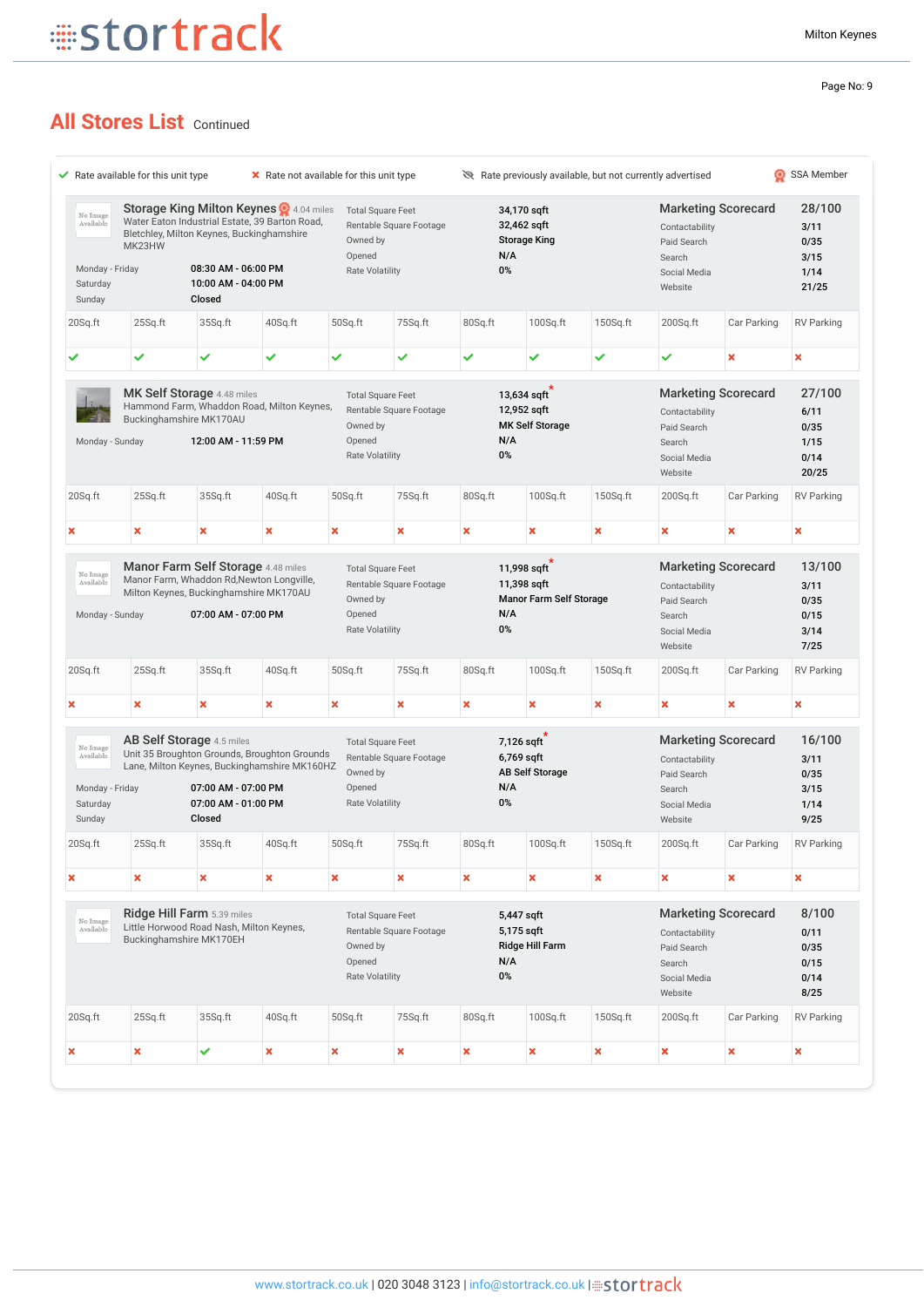## **All Stores List Continued**

| X Rate not available for this unit type<br>$\blacktriangleright$ Rate available for this unit type |                                                                                                                                          |         |         |                                                                                           |         |                                                                   | Rate previously available, but not currently advertised |                                                                                                  |             |                                                | SSA Member<br>Ю           |  |
|----------------------------------------------------------------------------------------------------|------------------------------------------------------------------------------------------------------------------------------------------|---------|---------|-------------------------------------------------------------------------------------------|---------|-------------------------------------------------------------------|---------------------------------------------------------|--------------------------------------------------------------------------------------------------|-------------|------------------------------------------------|---------------------------|--|
| No Image<br>Available                                                                              | <b>Barley Hill Farm</b> 5.66 miles<br>Thornton Road, Milton Keynes, Buckinghamshire<br>MK170HL<br>08:00 AM - 08:00 PM<br>Monday - Sunday |         | Opened  | <b>Total Square Feet</b><br>Rentable Square Footage<br>Owned by<br><b>Rate Volatility</b> |         | 10,150 sqft<br>9,643 sqft<br><b>Barley Hill Farm</b><br>N/A<br>0% |                                                         | <b>Marketing Scorecard</b><br>Contactability<br>Paid Search<br>Search<br>Social Media<br>Website |             | 12/100<br>3/11<br>0/35<br>0/15<br>0/14<br>9/25 |                           |  |
| 20Sq.ft                                                                                            | 25Sq.ft                                                                                                                                  | 35Sq.ft | 40Sq.ft | 50Sq.ft                                                                                   | 75Sq.ft | 80Sq.ft                                                           | $100$ Sq.ft                                             | $150$ Sq.ft                                                                                      | $200$ Sq.ft | Car Parking                                    | RV Parking                |  |
| $\boldsymbol{\mathsf{x}}$                                                                          | ж                                                                                                                                        |         |         | v<br>ж                                                                                    | ×       | ×                                                                 | $\boldsymbol{\mathsf{x}}$                               | w                                                                                                | ×           | $\boldsymbol{\mathsf{x}}$                      | $\boldsymbol{\mathsf{x}}$ |  |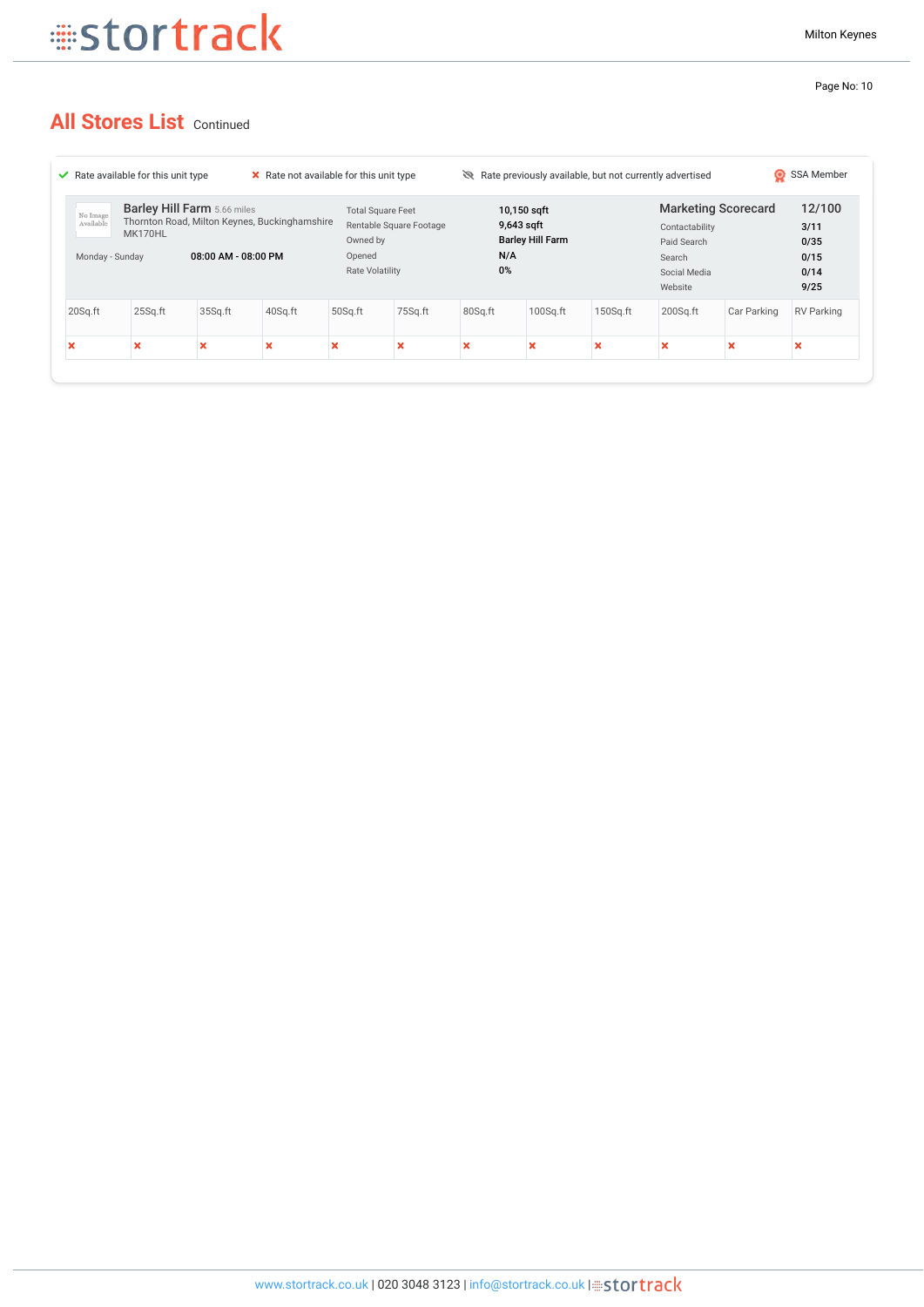## **StorTrack's Marketing Scorecard**

The StorTrack Marketing Scorecard is a scoring mechanism for judging the activity and effectiveness of a Store's local marketing. This enables us to create a methodology for comparison and competitive insight.

The Scorecard is created by monitoring five different areas of a Store's marketing activities. StorTrack has created a weighted scoring process for each of these five categories. The category scores are what you see on the Marketing Scorecard page.

#### Website (25 Points)

| The Website Content scoring is based on the availability of the below factors: Multiple pages, Navigation, Photos, Video,<br>Map/Directions, Reviews/Testimonials | 0-7 Score |
|-------------------------------------------------------------------------------------------------------------------------------------------------------------------|-----------|
| Online Pricing for the store is based on the pricing data available online and the volatility.                                                                    | 0-7 Score |
| Online promotions is based on the promotion advertised for the unit types and on the Home page of the store website.                                              | 0-5 Score |
| The Metadata score is based on the search options available for finding a location, a sitemap, a search box to identify a specific<br>page, etc.                  | 0-3 Score |
| Direct booking engine is scored based on the website ability to complete an online rental/reservation.                                                            | 0-3 Score |

#### Search (Nonorganic) (35 points)

The score for the store is determined based on the order of the search result occurrence and the a results within the Advertisement content section on the first page of the search results. The scores are listed below based searching on the following platforms with the keywords "self-storage [city name]".

| Buys Google Adwords  | 0-12 Score |
|----------------------|------------|
| Buys Bing Ads        | 0-9 Score  |
| Buys Yelp Ads        | 0-7 Score  |
| Buys YellowPages Ads | 0-7 Score  |